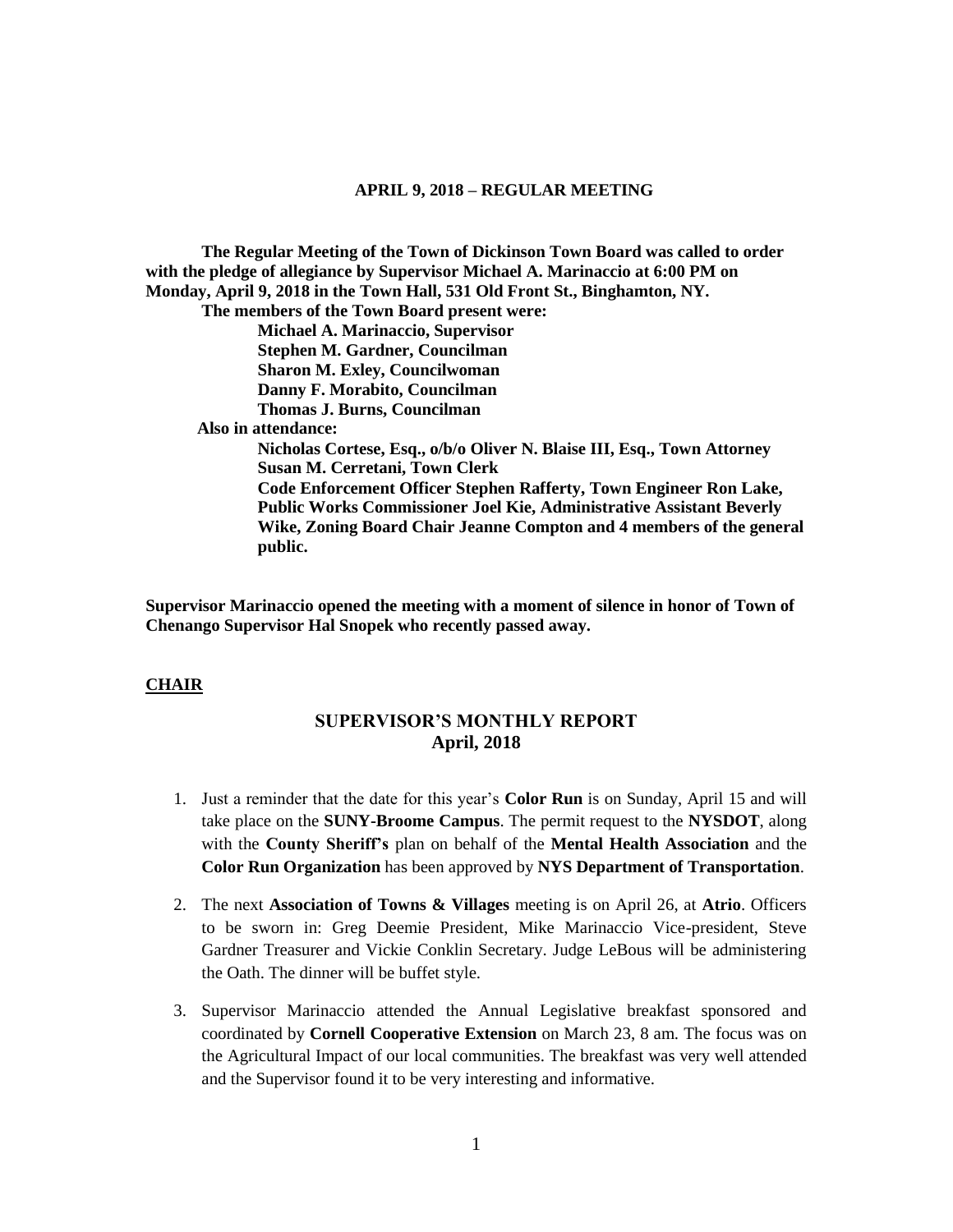#### **SUPERVISOR'S REPORT CONTINUED:**

- 4. Council Persons Gardner and Exley and Supervisor Marinaccio attended the ribbon cutting ceremony for the new drug treatment center located at **Broome Developmental Center.** Mr. Marinaccio received a last minute notice but was able to attend along with our council persons.
- 5. The **Sunrise Terrace Association** will be conducting another information meeting here at our Town Hall on April 25, 6 pm.
- 6. Supervisor Marinaccio does not have any updates on the Board of Supervisors idea but he did receive 15 positive responses. He is still waiting to hear from 8 additional villages and towns.
- 7. Bert Adams Disposal missed picking up garbage on Sowden St. last week due to the construction of the noise walls. Bert Adams Disposal will adjust their pick up times so to avoid the construction. This is not a town issue since everyone in that area contracts with a garbage hauler of their choosing, but it is good to be aware in case you receive calls from residents.
- 8. Administrative Assistant Bev Wike and Supervisor Marinaccio met with representatives from the **Comp Alliance Insurance** carrier for the purpose of acquiring information and costs for **Workers Compensation Insurance** that is now covered by **Perma**. As soon as we receive some quotes, around August, we will share with the board.
- 9. We received another letter from **NYPIRG** (**New York Public Interest Research Group**) informing us that they will be conducting door-to-door outreach in our town between the hours of 4 pm and 9 pm. **NYPIRG**'s areas of concern include consumer protection, environmental preservation, public health and public policy issues.
- 10. Town **Cleanup** Day is Saturday, May 19.
- 11. The 2018 Town Newsletter is now at the printers. Thank you to everyone who sent in news and information articles. A draft from the printer should be available within the week.
- 12. Just a reminder that **231 Bevier St**. property was sold to the church next store. The church will be contacting our code officers to show details of what they plan on doing with the property which the Supervisor heard will be some parking and a small playground for children.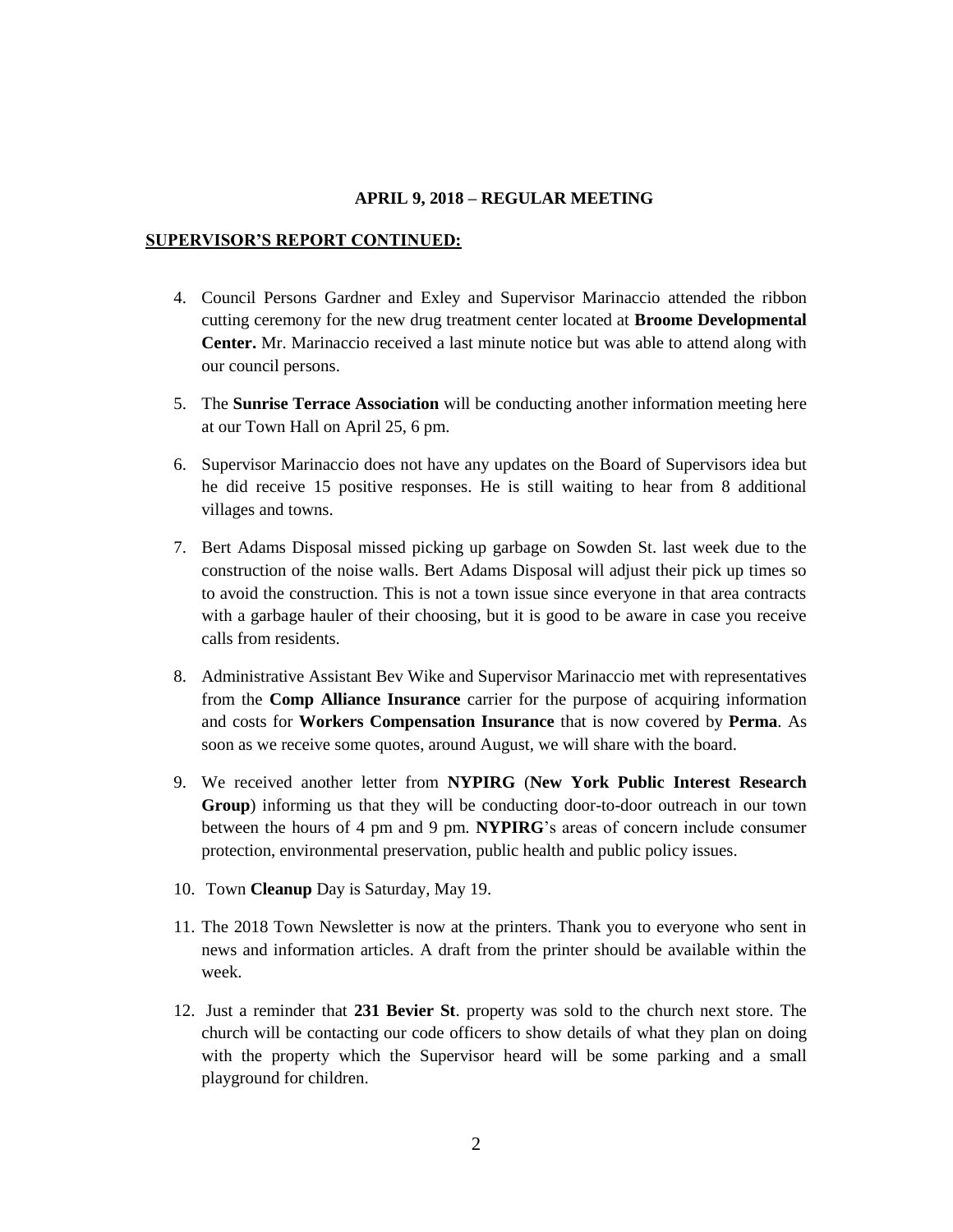## **SUPERVISOR'S REPORT CONTINUED:**

13. There will be a **Flood Task Force** meeting on April 18, starting at 1 pm at the County Office Building,  $6<sup>th</sup>$  floor conference room. Supervisor Marinaccio believes that this will be a follow-up of the **Watershed Screening Report** that was recently held.

## **Code Violations Report**:

- 1. 358 prospect St., no toilet or hot water in Apt. 2
- 2. 1 Miriam St., Ford pickup openly stored and not licensed
- 3. Appearance Ticket issued to 40 N. Moeller St., abandoned and junk vehicles violation not corrected.
- 4. 8 Stearns Rd., vehicle openly stored with no plates

### **Dog Control Report**

Supervisor Marinaccio received the March Dog Control Officer report for both the Village and the Town. 8 calls were made: Resident on Hickory Rd let their dogs wander into the street to do their business. Problem corrected. Dog owner letting dog run lose by letting go of the leash. Met with resident once again regarding licensing the dog. 2 pit bulls tethered outside but able to go on neighbor's property. Stray dogs in the village complaint. Dog bite complaint in the village.

### **NYSEG Warning Letter:**

No warning letters issued to property owners by NYSEG this month.

### **PUBLIC COMMENTS**

none

## **COMMITTEE REPORTS**

### **PUBLIC WORKS**

Councilman Gardner reported that the fire hydrants were replaced in the Boland Road/Jameson Road area. The process went smoothly and the pavement holes will be filled.

Councilman Gardner remarked on the Ribbon Cutting Ceremony for the Drug Treatment Rehab Center at BDC that he and Supervisor and Councilwoman Exley attended. He stated there is a real need for this facility in our area.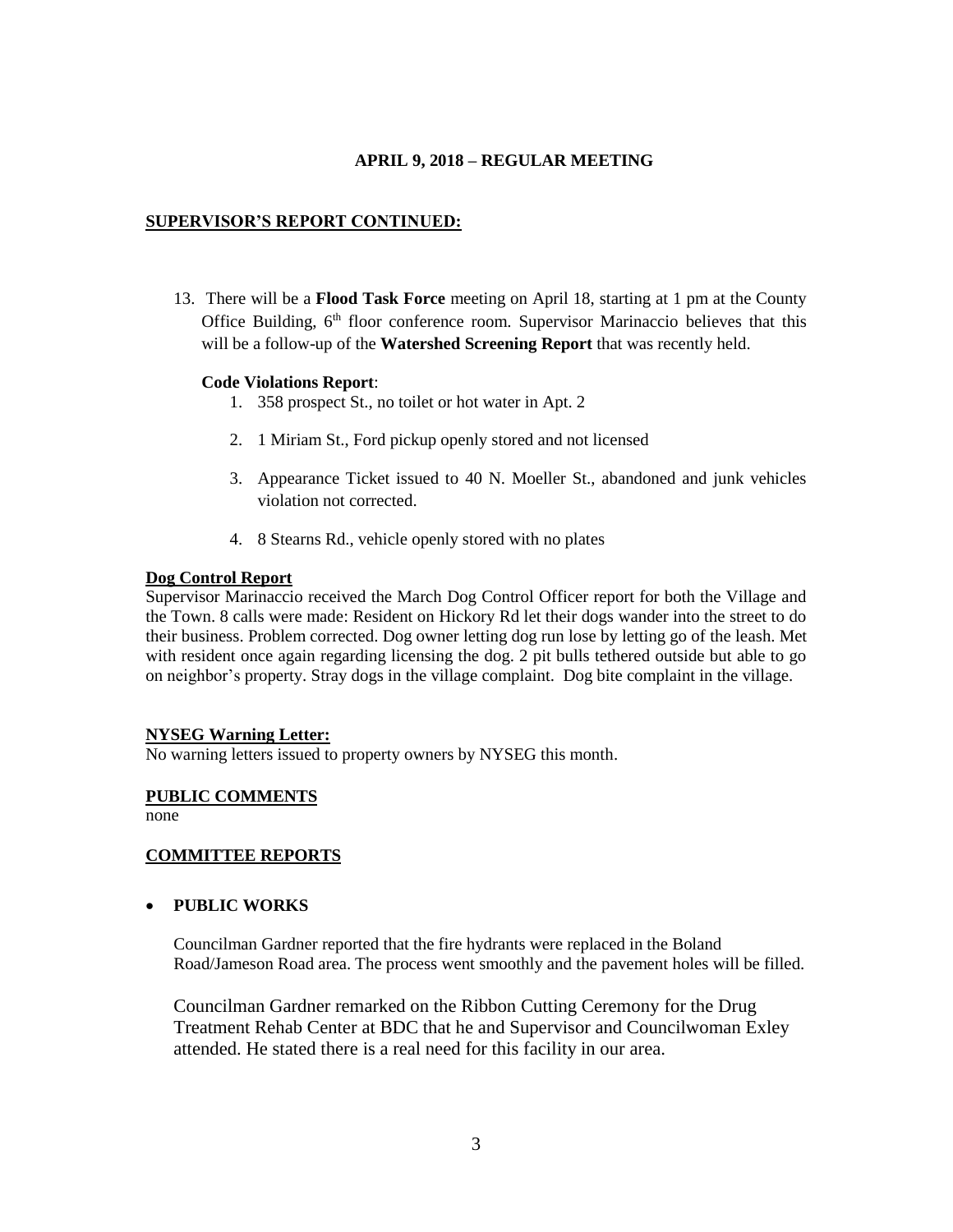# **FINANCE**

o **SUPERVISOR'S MONTHLY FINANCIAL REPORT** Councilman Morabito made a motion to accept the **December, 2017 Supervisor monthly report** seconded by Councilman Gardner. All in favor.

## o **TOWN CLERK MONTHLY FINANCIAL REPORT** Councilman Morabito made a motion to accept the **March Monthly Financial Report** for the **Town Clerk in the amount of \$1,341.62.** On a motion by Councilman Morabito seconded by Councilman Gardner. All in favor.

| <b>Town Clerk's Report</b>              |            |
|-----------------------------------------|------------|
| March 2018 in the amount of \$1,341.62: |            |
| <b>NYSDOH</b>                           | \$00.00    |
| NYS Ag & Markets spay/neuter program    | \$62.00    |
| <b>Supervisor Town of Dickinson</b>     | \$1,341.62 |

# o **ABSTRACTS FOR APPROVAL**

On Motion from Councilman Morabito, seconded by Councilman Gardner to approve **abstract # 4**, dated **APRIL 9, 2018** in the amount of **\$578,237.72.** Vote Ayes- 5, Nays-0, Absent-0.

> Supervisor Marinaccio voting Aye Councilman Gardner voting Aye Councilwoman Exley voting Aye Councilman Morabito voting Aye Councilman Burns Aye

Unanimously passed and noted as duly adopted.

## **Abstract Summary of Audited Vouchers for Funds respectively in the amount(s) of \$578,237.72.**

## **Voucher #4 for April 2018 year in the amount of \$578,237.72:**

| \$104,846.08 |
|--------------|
| \$20.00      |
| \$16,989.66  |
| \$29,646.00  |
| \$63,427.52  |
| \$232,658.69 |
| \$130,649.77 |
|              |

## **PERSONNEL**

o Nothing to report at this time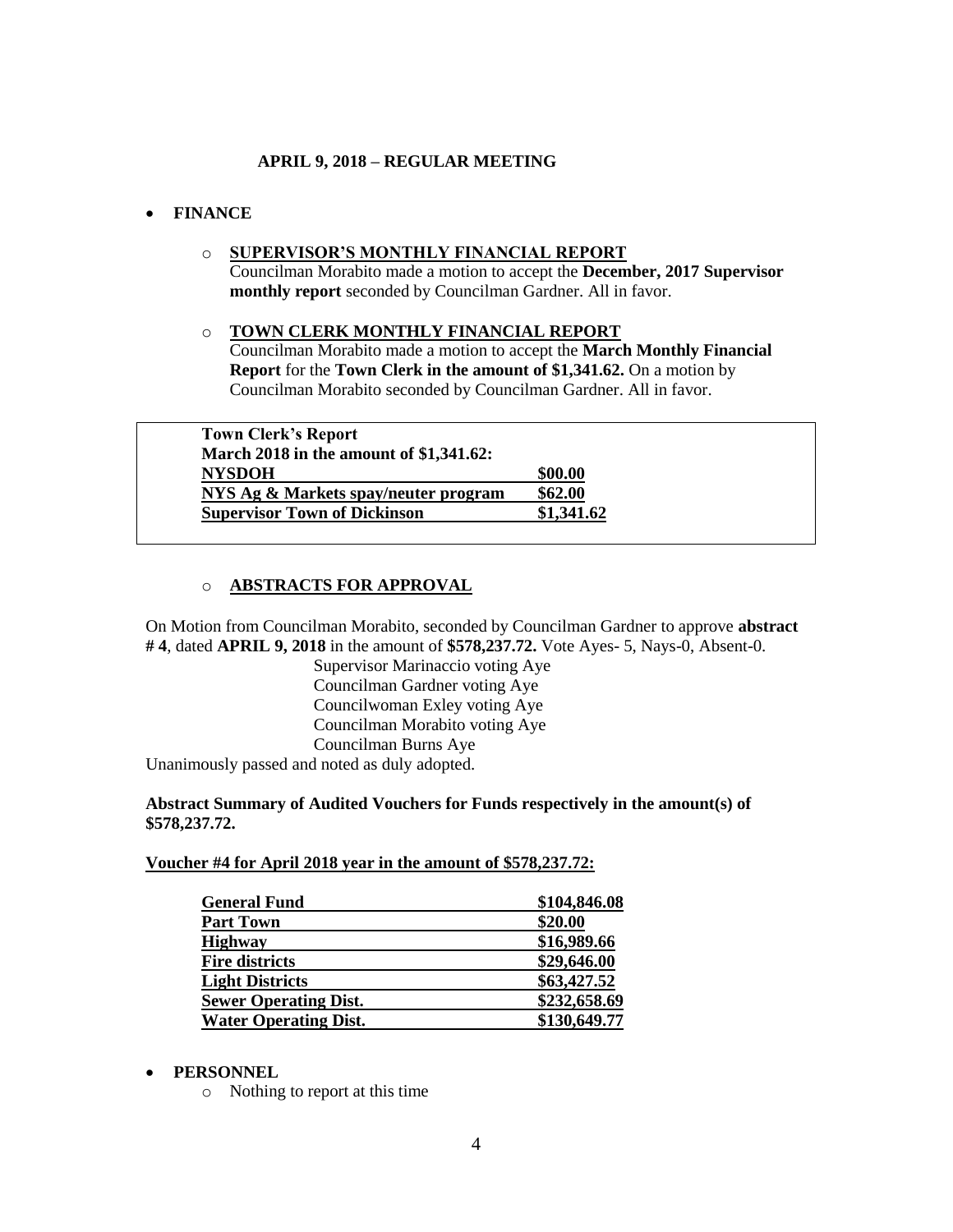## **PLANNING**

 $\circ$  Planning Board meeting is scheduled for Monday, April 23<sup>rd</sup> at 6 pm.

## **APPROVAL OF MINUTES**

On a motion by Councilman Gardner seconded by Councilwoman Exley to approve the **Work Session Meeting Minutes of March 05, 2018 and Regular Meeting Minutes of March 12, 2018**. All in favor.

Vote-5 Ayes, Nays-0, Absent-0.

## **ATTORNEY**

### **RESOLUTION 2018-10**

The following Resolution was offered by Councilman Morabito, who moved its adoption, seconded by Councilwoman Exley to wit:

BE IT RESOLVED, by the Town Board of the Town of Dickinson, Broome County, New York as follows:

### **RESOLUTION: DESIGNATING MAY 19, 2018 AS MUNICIPAL CLEANUP DAY FOR THE TOWN OF DICKINSON**

The question of adoption of the foregoing Resolution was duly put to a vote on roll call which resulted as follows: All in favor. Vote Ayes  $-5$ , Nays  $-0$ , Absent-0.

> Supervisor Marinaccio voting Aye Councilman Gardner voting Aye Councilwoman Exley voting Aye Councilman Morabito voting Aye Councilman Burns voting Aye

All in favor. Resolution on file in Clerk's office.

### **RESOLUTION 2018-11**

The following Resolution was offered by Councilman Gardner, who moved its adoption, seconded by Councilwoman Exley to wit:

BE IT RESOLVED, by the Town Board of the Town of Dickinson, Broome County, New York as follows:

## **RESOLUTION: ADOPTING THE INTERMUNICIPAL AGREEMENT WITH THE VILLAGE OF PORT DICKINSON FOR THE REPAIR WORK OF THE RAILROAD CROSSING AT PHELPS STREET**

The question of adoption of the foregoing Resolution was duly put to a vote on roll call which resulted as follows: All in favor. Vote Ayes  $-5$ , Nays  $-0$ , Absent-0.

> Supervisor Marinaccio voting Aye Councilman Gardner voting Aye Councilwoman Exley voting Aye Councilman Morabito voting Aye Councilman Burns voting Aye

All in favor.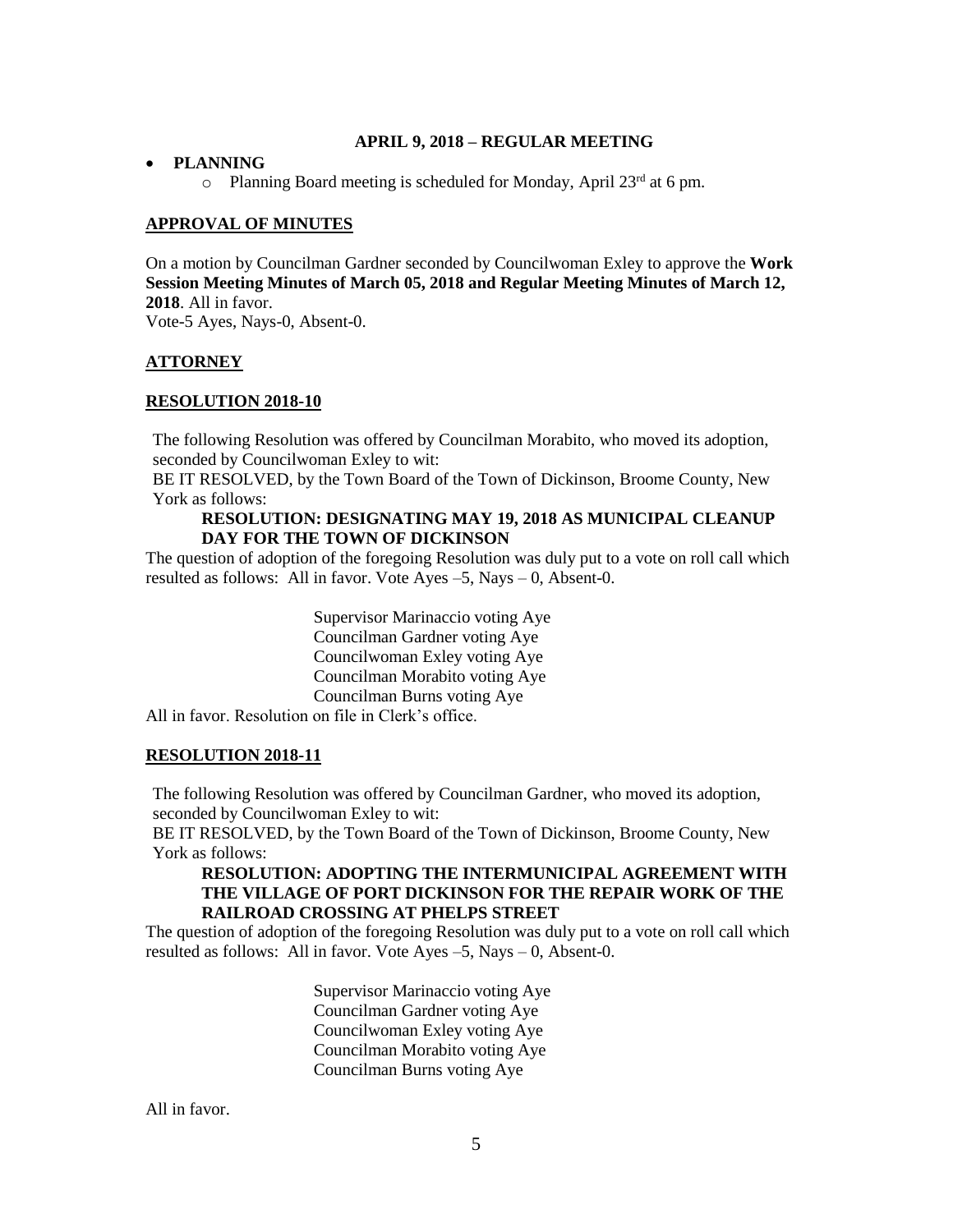## **RESOLUTION 2018-12**

The following Resolution was offered by Councilwoman Exley, who moved its adoption, seconded by Councilman Burns to wit:

BE IT RESOLVED, by the Town Board of the Town of Dickinson, Broome County, New York as follows:

**RESOLUTION: APPROVING NYSEG ENERGY EFFICIENCY PROPOSAL** The question of adoption of the foregoing Resolution was duly put to a vote on roll call which resulted as follows: All in favor. Vote Ayes –5, Nays – 0, Absent-0.

> Supervisor Marinaccio voting Aye Councilman Gardner voting Aye Councilwoman Exley voting Aye Councilman Morabito voting Aye Councilman Burns voting Aye

All in favor.

## **RESOLUTION 2018-13**

The following Resolution was offered by Councilman Morabito, who moved its adoption, seconded by Councilwoman Exley to wit:

BE IT RESOLVED, by the Town Board of the Town of Dickinson, Broome County, New York as follows:

### **RESOLUTION: APPOINTING THOMAS BURNS TO THE TOWN BOARD FOR THE REMAINDER OF HIS TERM**

The question of adoption of the foregoing Resolution was duly put to a vote on roll call which resulted as follows: All in favor. Vote Ayes –4, Nays – 0, Absent-0.

> Supervisor Marinaccio voting Aye Councilman Gardner voting Aye Councilwoman Exley voting Aye Councilman Morabito voting Aye

All in favor.

### **PUBLIC WORKS – WATER & HIGHWAY DEPARTMENT**

- Public Works Commissioner Kie reported that 5 fire hydrants were replaced on Jameson and Boland Road due to lead content. These two streets will be paved at the end of the month. That leaves 5 streets left to pave to complete the Town's 13 year cycle.
- Sewer lines are being replaced on Ferndale Drive. Mr. Kie would like the road to sit and settle for a year and pave next year.